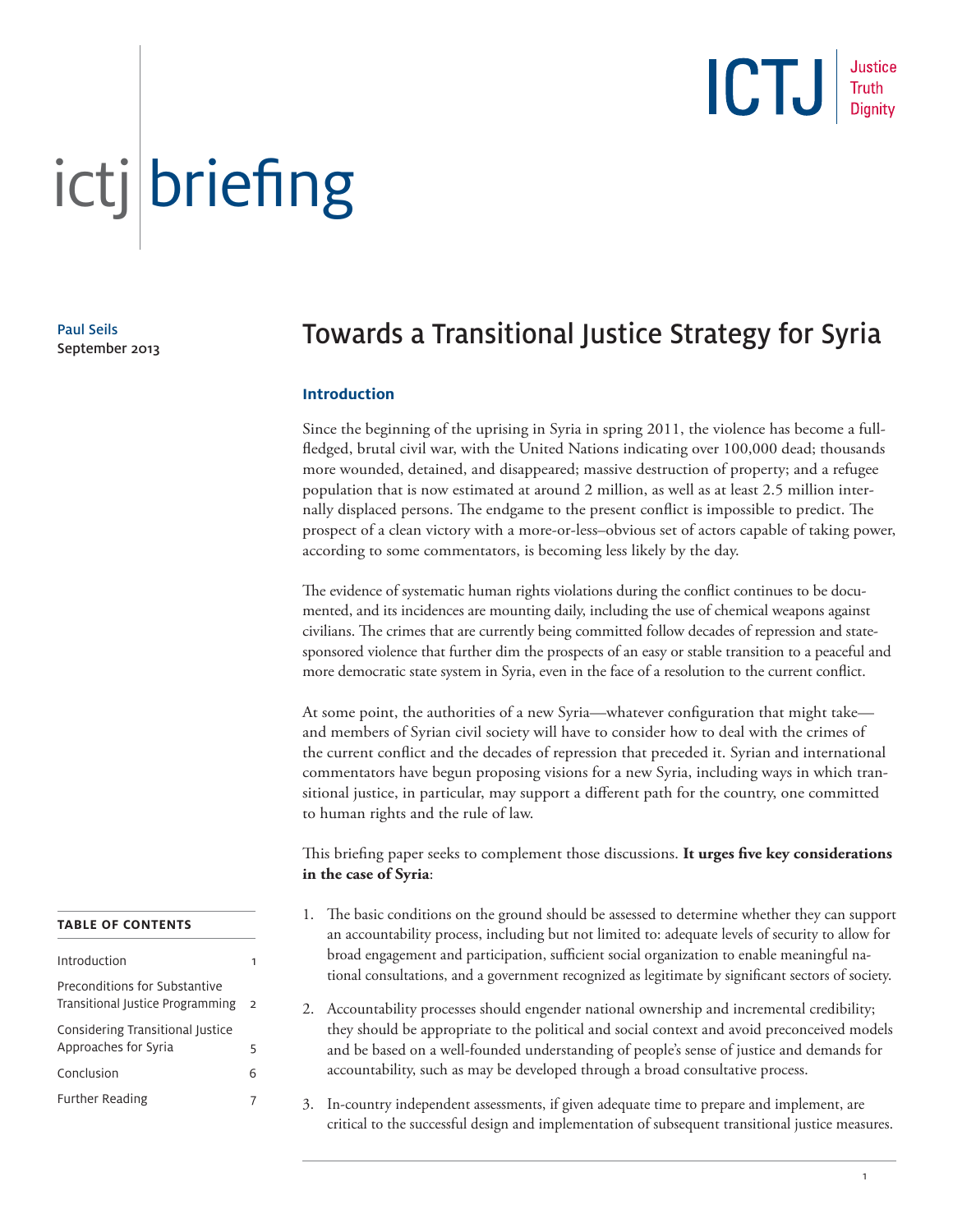Towards a Transitional Justice Strategy for Syria

#### **About the Author**

Paul Seils is vice president and general counsel of ICTJ.

- 4. Transitional justice measures (including truth seeking, criminal justice, reparations, and institutional reform) are most effective at restoring civic trust and preventing future violence when implemented together. Criminal justice alone is not sufficient to confront such histories on a national scale. Experience from transitions around the world shows that the process by which those measures are developed and implemented is likely to be as important for restoring trust as the results of the processes themselves.
- 5. Expectations for quick results should be tempered from the outset, but a credible and consistent demonstration of political will should be publicly illustrated early on.

When the above guidance is ignored, the opportunities presented in moments of transition can be squandered or, worse, instrumentalized to perpetuate impunity. In Iraq, for example, we have seen how poorly planned interventions on reform and accountability, particularly around de-Baathification, proved disastrous in the medium term, polarizing Iraqi politics and unnecessarily depleting many state functions (see ICTJ's paper "A Bitter Legacy: Lessons of De-Baathification in Iraq" at www.ictj.org/publication/bitter-legacylessons-de-baathification-iraq). In Afghanistan, we saw how an initially promising approach by the Independent Human Rights Commission, which focused on consultation, building credibility, and national ownership, withered on the vine due to a lack of political traction and delayed implementation. In Tunisia, where we have perhaps the most stable of all the recent transitions in the MENA region, we can see clearly how difficult it is to make swift progress. Even in a relatively successful model of criminal accountability, one that followed an international peace process and agreement, the national Court of Bosnia and Herzegovina was delayed in starting proceedings due to the time required to conduct assessments and build broad political will. Indeed, credible, nationally owned processes that are perceived as fair will require planning, discussion, legislation, and integrated efforts for effective implementation.

Transitional justice is generally understood to refer to the application of a number of measures aimed at ensuring accountability for serious violations of human rights; they are particularly suited to a context in which a change in national leadership or governance structure opens an opportunity to account for crimes of the past. Faced with the massive scale of violations, the fragility of the state, and competing demands for urgent needs, transitional justice measures seek to restore belief in the idea of fundamental human rights as a basis for the social contract between citizens and the state. In the short- to medium-term, progress is measured in terms of a public sharing of the truth, a credible criminal justice process, a victim-centered reparations program, and reform measures that overhaul compromised public institutions (e.g., police, military, judiciary).

#### **Preconditions for Substantive Transitional Justice Programming**

#### **A. Social and Political Preconditions**

Transitional justice is premised on the idea of accountability for serious crimes as a necessary element in a rights-respecting democracy. The political minimum requirement for a credible approach to accountability and human rights has to be that the government of the day is committed to those principles and is not actively violating them. From a social perspective, there is little value in talking about accountability for past crimes if repression and political violence persist and existence from day to day is in the balance. Unless the minimum levels of political commitment and openness are demonstrated, along with sufficient degrees of security that allow people to focus on more than their immediate circumstances, detailed policy planning and implementation is perhaps best deferred.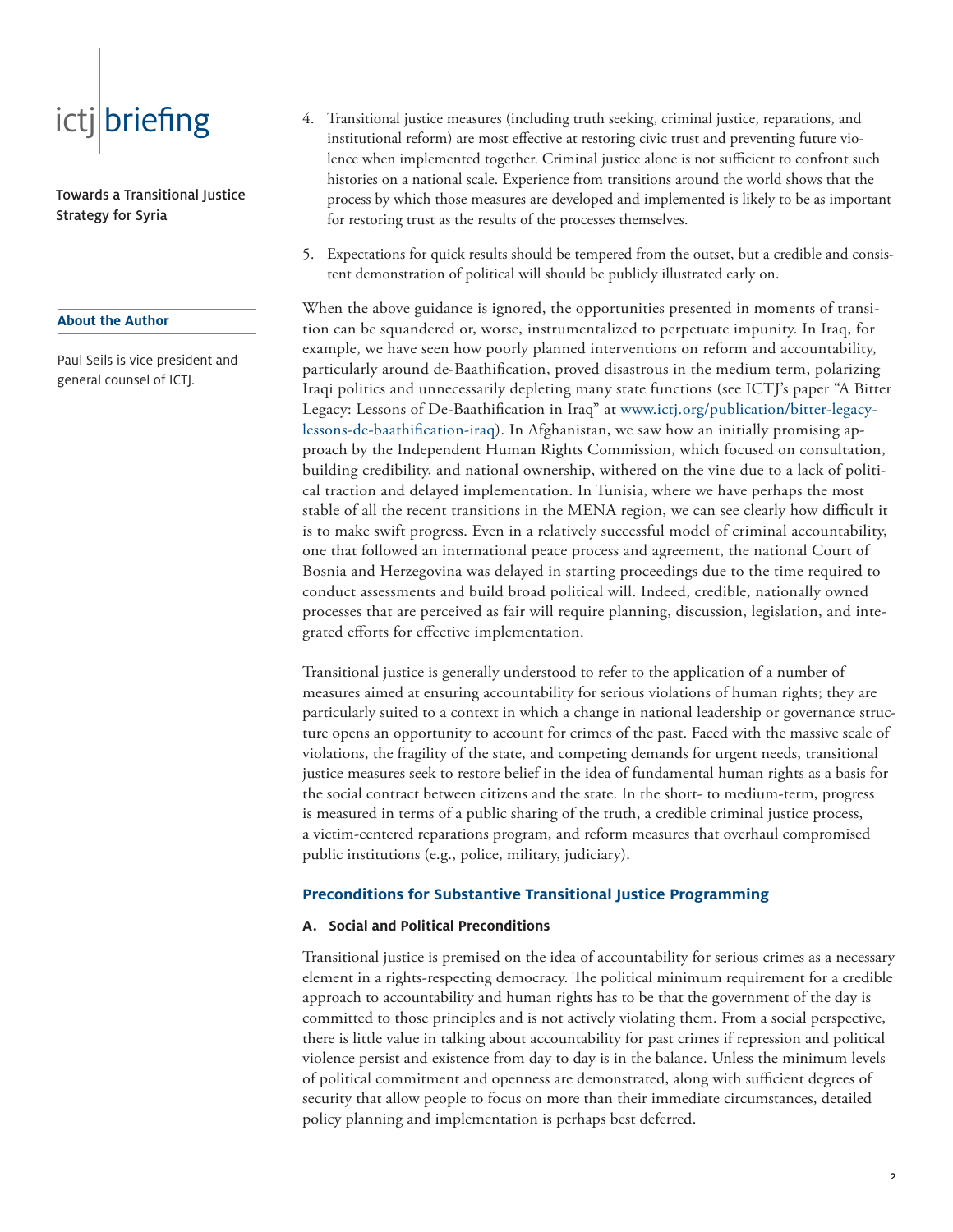Towards a Transitional Justice Strategy for Syria

#### **B. Consultation and Assessment**

Various national and international interests have a stake in the outcome of the current conflict in Syria, and some may have considerable interest in shaping transitional justice agendas. There will be demands for immediate progress and complaints that things are going too slowly, or that the opportunity for change is being missed and that vested interests are being entrenched. The challenge is how to meet these often legitimate concerns effectively.

The first important challenge to recognize is the scale of the destruction of both infrastructure and the social and moral fabric of the country. Syria will continue to face a monumental humanitarian crisis where the first order of business will be ensuring food, shelter, medicine, and the return of millions of displaced persons. In this challenging context, creating unrealistic expectations for the timeliness of accountability measures will only exacerbate disappointment when they are not met. Much work has been done by numerous parties in collating information about alleged violations, and various parties will push strongly to have that information used. Many will likely advance arguments that there is no need to wait, with pressure for immediate prosecutions, even if there is insufficient information to justify some convictions. This would be a serious mistake. All of the efforts to obtain information are associated with different factions and support networks, both nationally and internationally, and cannot be divorced easily from their origin. While the information gathered may be of immense value, it will have to go through a process of neutralization and analysis by objective and credible parties with national legitimacy.

Rather than rushing to a particular set of procedures or mechanisms, what is likely to be of more value in Syria is a comprehensive process of planned assessment and consultation that will provide recommendations for specific measures. That process should have three key aims:

- 1. To capture as much information as possible from a broad spectrum of the Syrian population, both on the issue of violations suffered and on what measures they feel would be necessary to help create a rights-respecting state for all. That process could include multiple forms of interviews, debates, town hall meetings, and roundtable discussions throughout the country.
- 2. To allow the national institution (e.g., Human Rights Commission) charged with carrying out assessment and consultation the opportunity to develop legitimacy and credibility and essentially play a vanguard role in re-establishing the trust of citizens in their state. This will be a challenge in any event, but it will be easier to develop trust and credibility in a needs assessment and consultation exercise than by rushing to create immediate delivery mechanisms that will face unrealistic expectations.
- 3. To allow time for genuine ownership of the process to develop in Syrian society, rather than imposing it at speed and creating suspicion that efforts are being manipulated behind the scenes.

While any effort towards accountability risks raising expectations, perhaps the greatest risk with the proposed approach is that political actors will feel that opportunities and time are being wasted, and that one has to strike at the moment of opportunity. All efforts have to try to find a balance that both takes advantage of the opportunities that exist and manages expectations. Experience in other transitions suggests that stressing the importance of building a credible process should take precedence over pushing for quick results. The most immediate objective should be to establish a nationally owned and respected process that embraces and promotes the possibility of engendering a rights-respecting society through truth,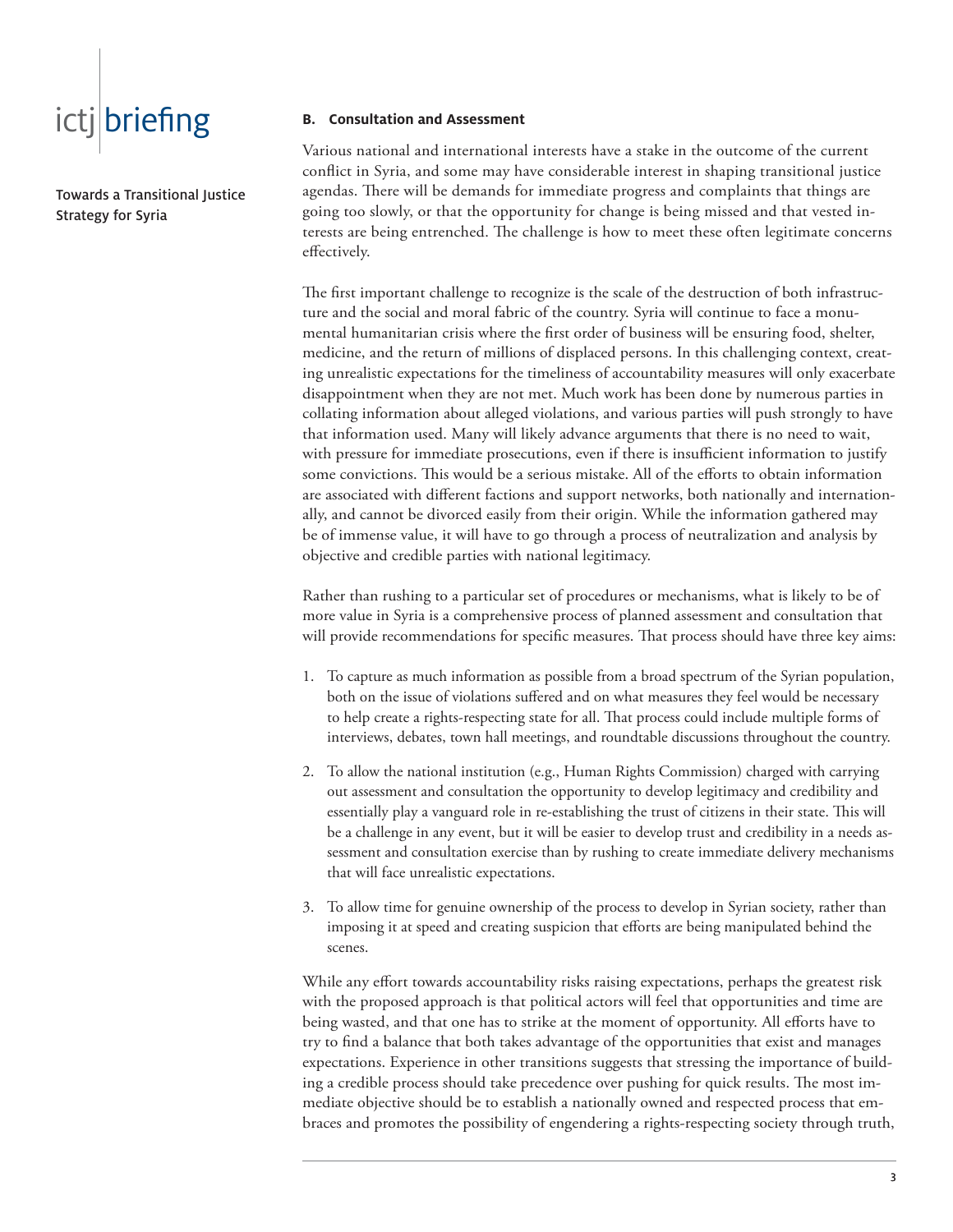Towards a Transitional Justice Strategy for Syria

justice, reparations, and reform. While political actors may find it difficult to accept that speed is not of the essence, examples abound where the rush for results has been rootless and unsustainable. Speed is not unimportant, but, rather, the choice of what is done quickly is what matters. In the case of Syria, the most important thing will be conveying a message of credible national ownership of a legitimate process and moving to make that happen in a concrete way. Above all, this means mapping, assessing, and consulting. The biggest mistake for the international community in the short term would be to impose or be seen as imposing a model that does not have the backing of a legitimate, nationally owned process.

#### **C. The Consultation and Assessment Process**

It is highly likely that a UN-integrated mission will be placed in Syria after the end of the war or in a conflict-management situation. If that happens, the mission's human rights section will be responsible for the support of transitional justice. That section should first support the creation of a national human rights body, as happened, for example, in Afghanistan with the creation of the Afghan Independent Human Right Commission (AIHRC). The AIHRC and the work of the UN mission to help create it was one of the success stories in the early years of the post-Taliban era. The ultimate lack of political will to implement much of what was recommended was regrettable, but not due to the good work of the UN and the AIHRC. At the same time, lessons from Afghanistan show that if the international community is serious about accountability, they have to be prepared to support the technical work carried out at the political level. In Afghanistan the issue was left too late and was continually deprioritized as former and current warlords continued to exercise more and more power.

The initial work of an independent human rights commission on accountability should be to devise a programme of extensive mapping of violations as part of a broader process of consultation and assessment, not to carry out a truth commission or a commission of inquiry. One of the lessons learned in recent times is that the proliferation of immediate and overlapping commissions of inquiry can increase fatigue, scepticism, and confusion on the part of the public. Initial efforts should be directed at mapping of violations and attitudes as well as identifying capacities and possibilities for dealing with them. Individuals, academics, civil society organizations, victims' groups, and political and religious actors should all be consulted.

The commission should have adequate staff and resources from the beginning to allow it to carry out its mission, which would require not only a headquarters in Damascus, but also a number of regional offices throughout the country.

There will be a strong demand for such a commission to carry out its work and report within a short period. There are a number of complex tasks involved in such an endeavour, all of them frequently taking more time in practice than planned for. Commission members would have to be vetted and recruited—a very complex process in itself; a work plan owned by the commission would have to be developed, which would have to follow some degree of training and orientation; only then could field work begin and the nature of that will depend very much on issues of both outreach and security. A meaningful process would rely significantly on a well-planned outreach operation. Again, this process is not a truth commission, but a mapping, assessment, and consultation process to inform subsequent measures. Finally, an authoritative and credible report would have to be written—a process in itself that will almost certainly take several months. Even with strong cooperation from a new national government and other relevant actors, an aggressive timeline indicates that the overall process could take a bare minimum of twelve months.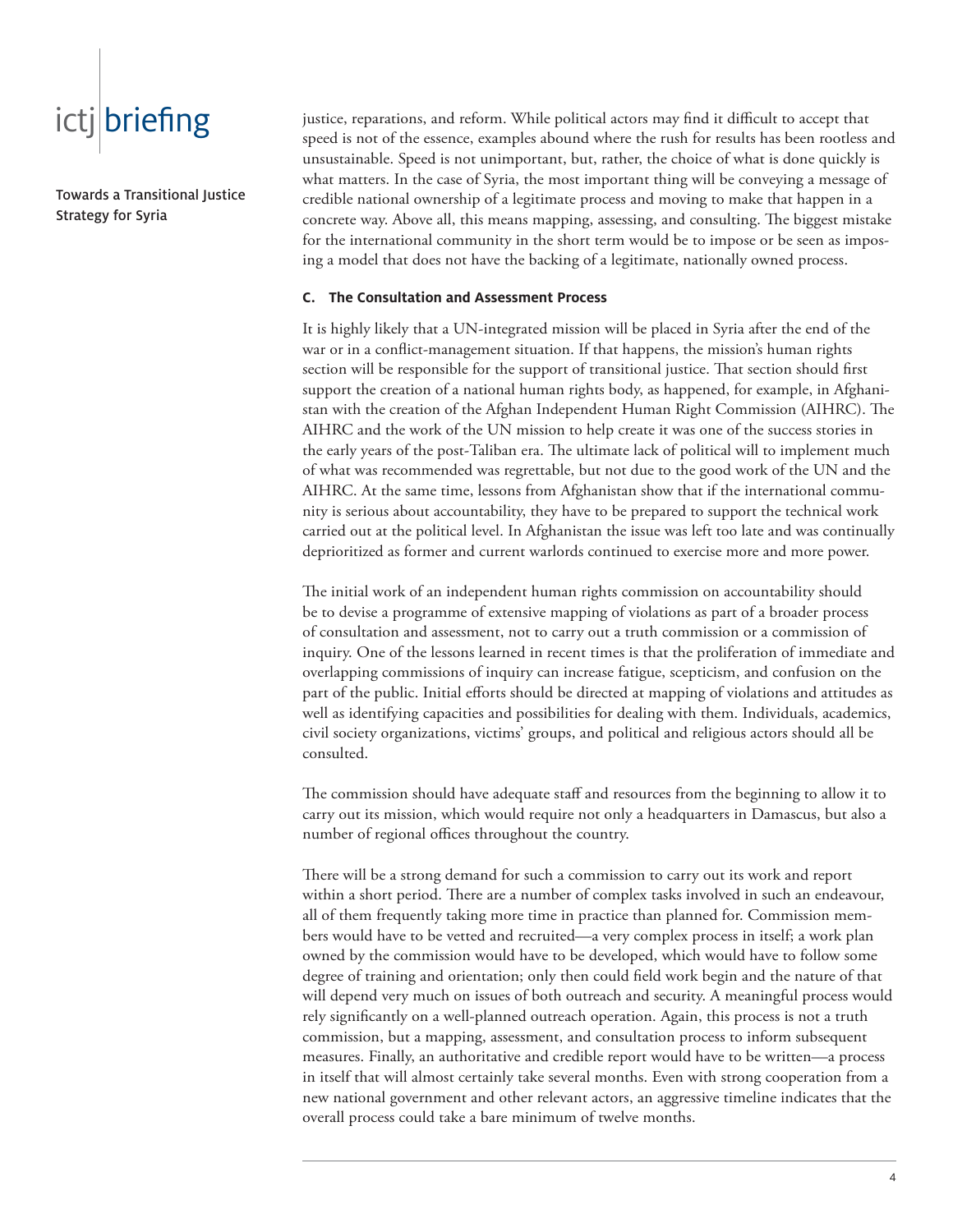Towards a Transitional Justice Strategy for Syria

This does not need to take several years, but if the initial process does not allow the time necessary to encourage trust and confidence, the rest will be built on sand. Ensuring transparency, setting expectations, and providing for a well-planned and robust outreach program that reaches affected communities and the general public can contribute to countering the pressure for immediate results based on victor's justice.

#### **Considering Transitional Justice Approaches for Syria**

The particular ways in which Syria chooses to address past violations of human rights should come out of the consultation process. It is, therefore, not the aim of this paper to offer prescriptive ideas on the details of truth commissions, national prosecutions initiatives, reparations programs, or institutional reform measures. Based on its experience, ICTJ believes firmly that all of these measures, taken together, offer more than the sum of their parts and that a combination of these four measures makes the most sense for societies in establishing a strong bulwark for the prevention of future abuses; transitional justice is not justice à la carte. This does not mean that each mechanism has to be applied simultaneously. Indeed, there are generally important reasons for sequencing different measures depending on the political situation, needs, capacity, and resources. But it does mean that consultation should be informed by an understanding of the complexities and opportunities offered by the range of measures and that planning for these should be based on an understanding of the relationship between them.

Some will suggest that accountability refers solely to criminal justice, and that transitional justice relates to other measures of justice; some may frame the debate around a "choice" between criminal justice and the other measures of transitional justice. It is hard to think of a more damaging misconception. Criminal justice is a central part of transitional justice, not a separate concept. Transitional justice is about vindicating rights that have been massively abused and restoring trust in institutions that have failed citizens. The justice sector, above all, bears the responsibility of protecting fundamental rights, but it cannot bear the weight alone. Truth commissions, reparations, and reform measures should not, however, be understood as alternatives to or replacements for criminal justice measures in cases when not all perpetrators can be prosecuted, in part due to their sheer numbers. This misunderstands the role of different measures working together to help restore the broken mosaic of the social contract. Each measure in transitional justice deals with a particular problem, but taken together, if effective, they can contribute to the following: re-establishing a critical mass of trust in the new institutions of the state, restoring the belief that the fundamental rights of citizens are taken seriously, and diminishing the prospects of a repetition of atrocities. Establishing any of these measures is immensely complex, requiring legislation, training, and years of detailed technical work. All of these will be needed, but in the short term, the aim should be to ensure that Syrians identify these needs for themselves, albeit encouraged and mentored wherever possible.

Finally, it is well understood that a significant amount of work has been done and large collections of data and documents already exist with regard to systematic human rights violations in Syria. One question is what should happen with this information. If such collections are handed over to a specially created department of a UN Mission, when established, the department should work with a national commission to ensure that information is properly controlled, does not get into the wrong hands, or risk the safety or due process rights of any individuals. Similarly, efforts to obtain and preserve documentation should, as far as possible, be coordinated through the UN mission and the national commission to ensure both good practice and maximum efficiency. A UN mission department dealing with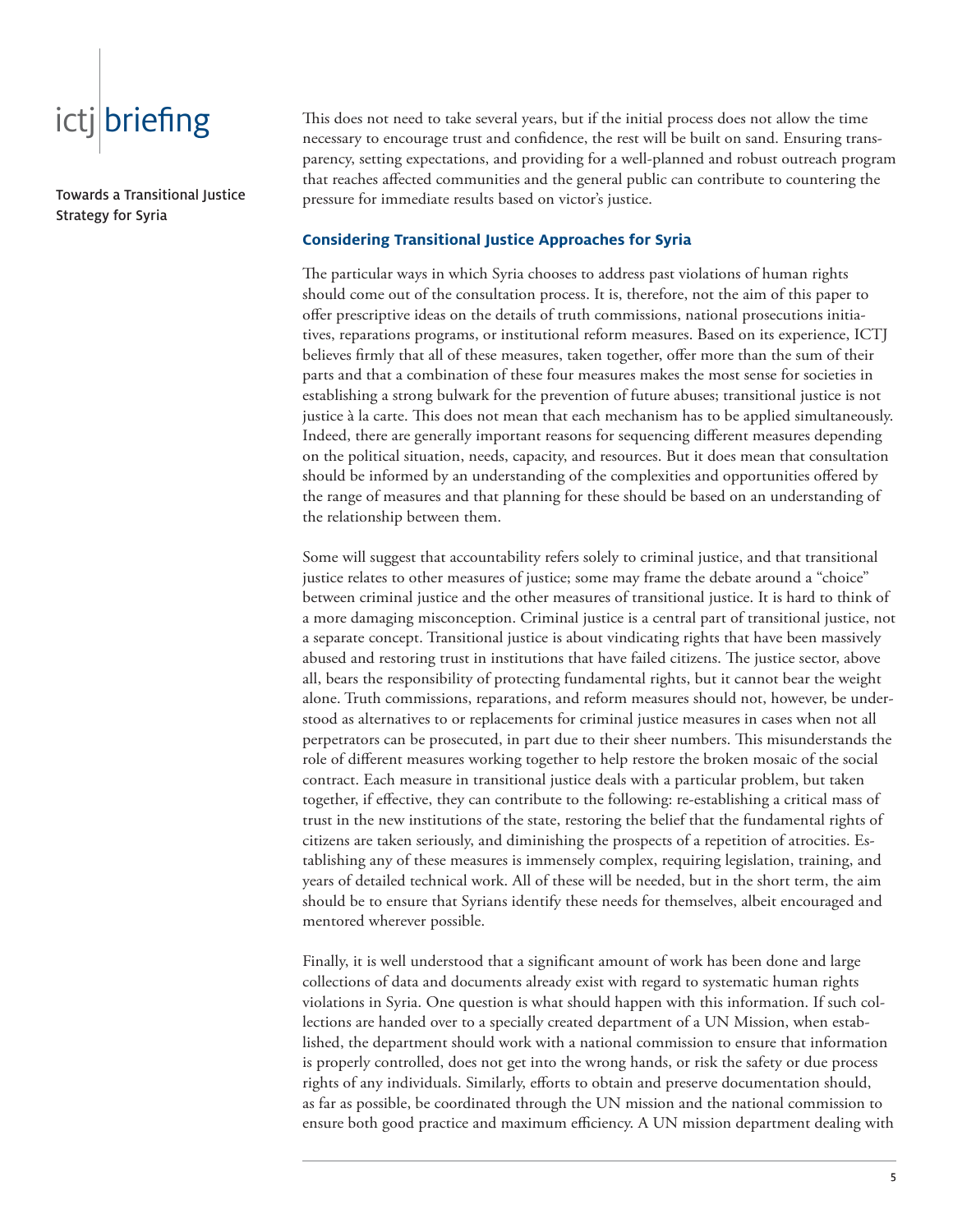Towards a Transitional Justice Strategy for Syria

such matters should include experienced staff with expertise on archiving, consultation, and transitional justice mechanisms.

#### **Conclusion**

This paper focuses on establishing the architecture for mapping, assessment, and consultation in Syria, as opposed to focusing on the creation and establishment of specific transitional justice measures themselves (e.g., hybrid courts, truth commissions, reparations programs). ICTJ's comparative global experience shows that if the process of adopting measures is anchored in the society itself, the chances of effectively addressing abuses of the past are much greater and, thus, accountability and restored trust much more likely to be the result.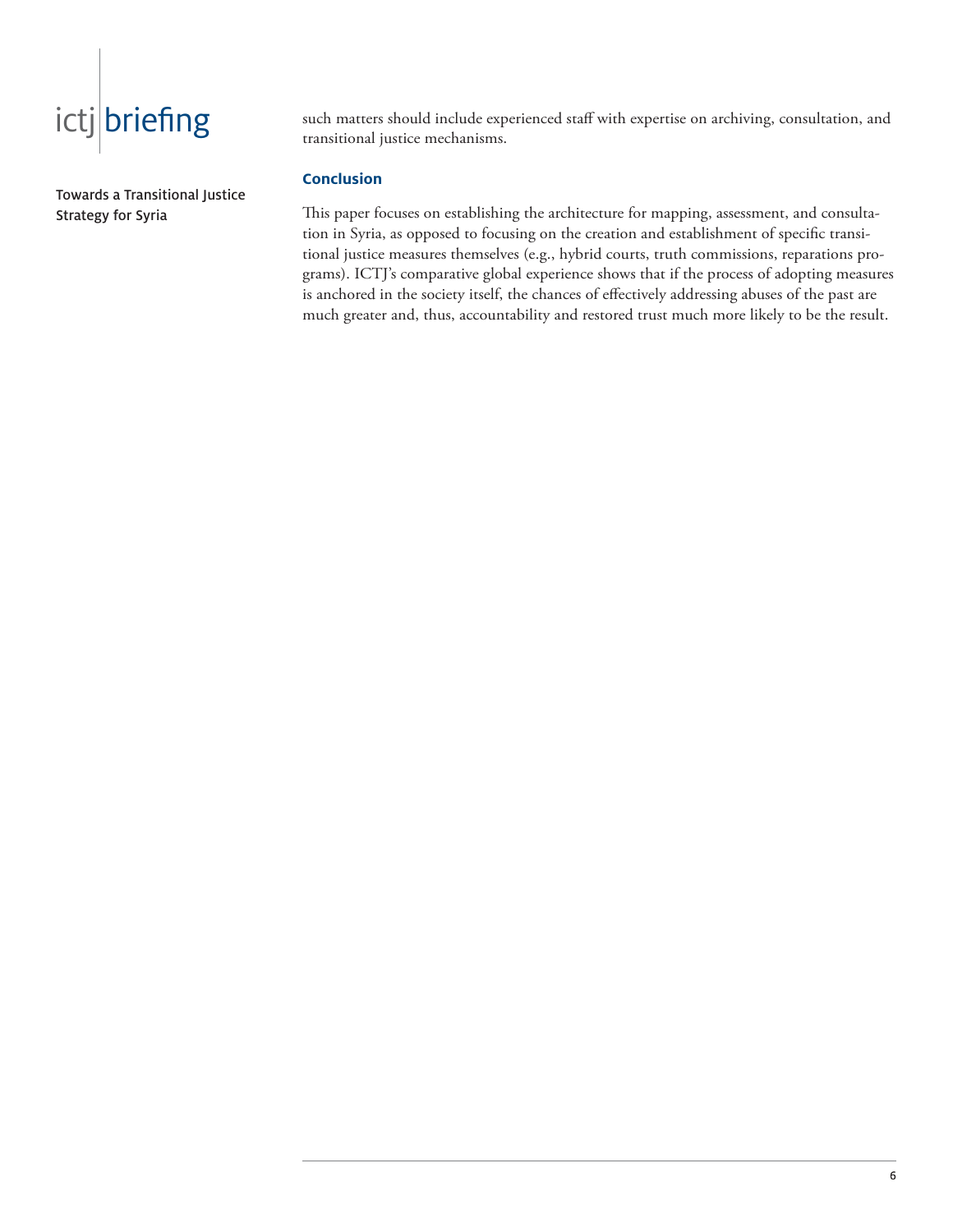Towards a Transitional Justice Strategy for Syria

#### **Further Reading**

International Center for Transitional Justice. "What is Transitional Justice?" Fact Sheet, 2009, http://ictj.org/sites/default/files/ICTJ-Global-Transitional-Justice-2009-English.pdf

International Crisis Group. Middle East Report No. 143, "Syria's Metastasising Conflicts," June 2013, www.crisisgroup.org/~/media/Files/Middle%20East%20North%20Africa/ Iraq%20Syria%20Lebanon/Syria/143-syrias-metastasising-conflicts.pdf

Sissons, Miranda, and Abdulrazzaq Al-Saiedi. ICTJ. "A Bitter Legacy: Lessons of De-Baathification in Iraq," 2013, www.ictj.org/publication/bitter-legacy-lessons-de-baathification-iraq

Syria Justice and Accountability Centre. "Documentation," www.syriaaccountability.org/ documentation

UN Office of the High Commissioner for Human Rights. "Independent International Commission of Inquiry on the Syrian Arab Republic," www.ohchr.org/EN/HRBodies/ HRC/IICISyria/Pages/IndependentInternationalCommission.aspx